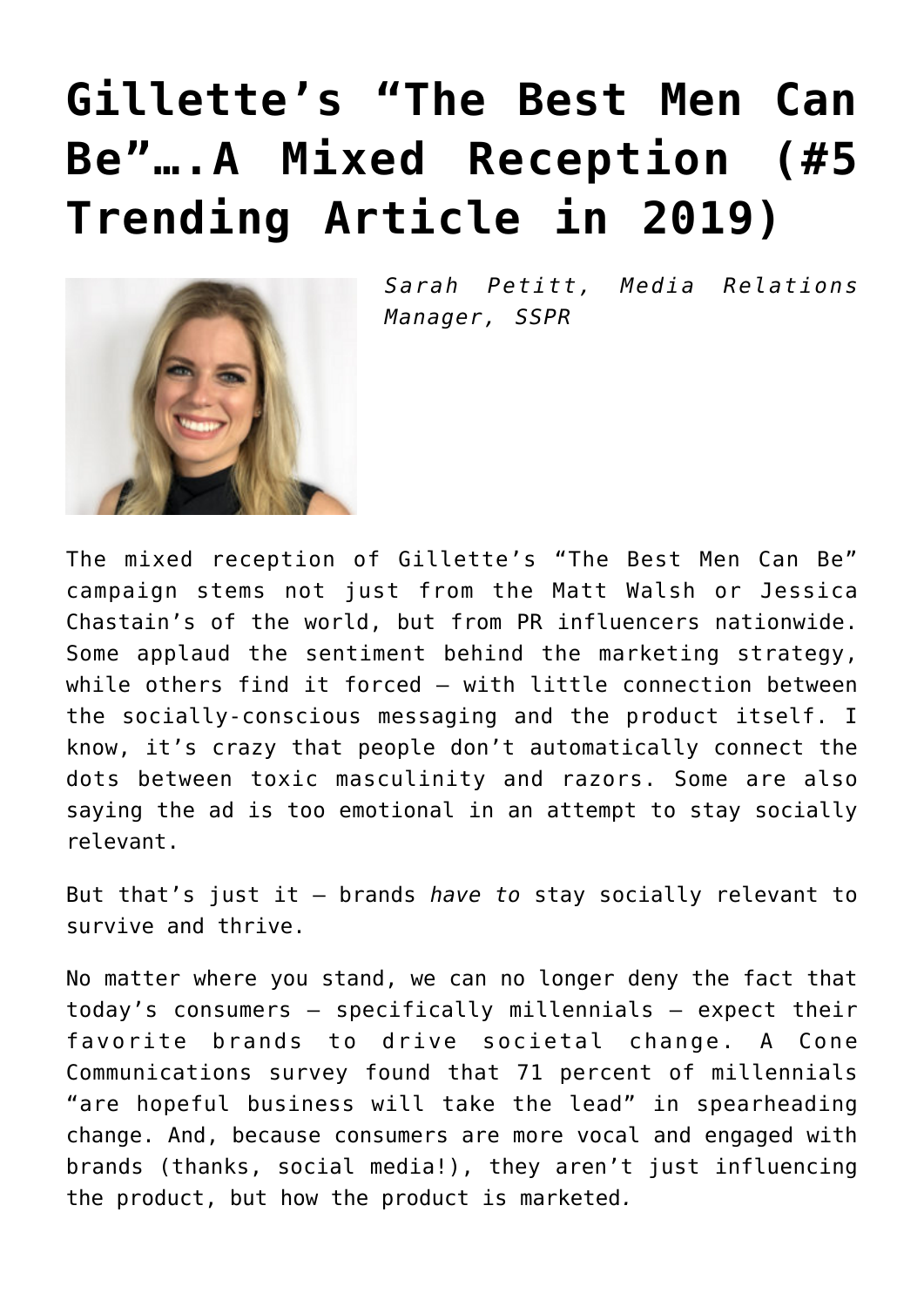Here we have a company (Gillette) whose market share dropped below 50 percent last year. This, on top of the fact that they've had to shave (pun intended) the price of its razors to combat sales losses, it's apparent there are some drastic internal organizational shifts happening. As it turns out, not even a household name could equate to conversions.

Suddenly,  $I - along with everyone else - have uttered$ Gillette's name more in two days than I have my entire life. It's Internet-only ad has 19 million views and counting across YouTube, Facebook and Twitter, and it's finally sneaking its way back into household conversations.

The risk Gillette faces is the same that [Nike](https://abcnews.go.com/Business/nike-sales-booming-kaepernick-ad-invalidating-critics/story?id=59957137) and others before encountered – when you take a stand, you make new fans and piss off others. It's inevitable. However, having social purpose matters. Taking action matters. Having an opinion *matters.* That is the tough conversation those of us in PR will eventually face  $-$  if we haven't already  $-$  with our clients. Some clients stray away from the divisive and stay on the side of Switzerland. Others will dive head-first. But when it comes to consumer-facing brands, we are at a place where it is the expectation to stir the pot and pick a side.

Consumers choose brands not just based on the quality of the product, but the value of what the brand stands for. We're a socially-driven and aware group. There's a reason people still talk about Chick-fil-A's same-sex marriage statements from a few years ago. Societal issues resonate and drive conversation.

If you want to launch a campaign that shakes things up, all power to you! But, keep in mind the following before executing a PR strategy:

- Brands have to believe in something to stay relevant plug that belief into your messaging.
- Really believe in your statement and don't be afraid to